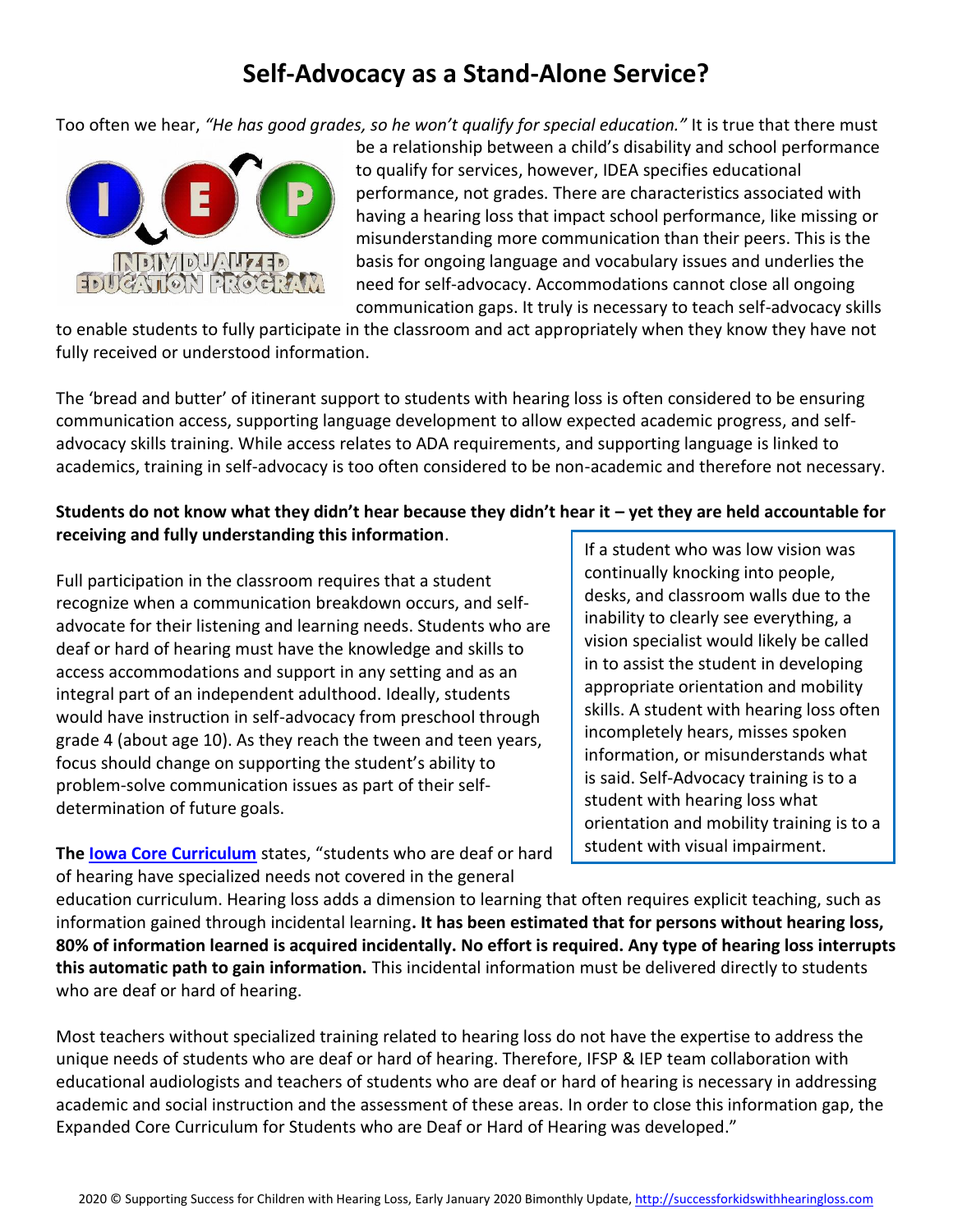#### **Legal Considerations**

In determining whether a child has educational performance needs that require specialized support IDEA specifies that team must: *iv) Consider the communication needs of the child, and in the case of the child who is deaf or hard of hearing, consider the language and communication needs, opportunities for direct communication with peers and professional personnel in the child's language and communication mode, academic level, and full range of needs, including opportunities for direct instruction in the child's language and communication mode… 34 CFR 303.324(2).* Hearing loss of any degree impacts and reduces the amount of communication students fully receive.

The **A[merican's with Disa](http://successforkidswithhearingloss.com/access-ada/)bilities Act** is a discrimination law that, in summary, requires schools to ensure that students with hearing loss have communication that is as effective as it is for others. If not, auxiliary aids and services must be provided to "level the playing field" or allow equal access. Since we KNOW that there is no amplification that fully closes the 'listening gap' for students in a classroom and we KNOW that incidental language will be missed, and we KNOW that classroom or group discussions are especially challenged then the **FACT that students with hearing loss will not perceive information as fully as hearing peers will be one of their (full range of) needs.** 

**Not hearing everything in the classroom does have an adverse educational effect on the ability to fully comprehend, learn at the same pace as others, and fully participate in all school activities.**

IDEA has indicated that a child's disability condition must have an adverse educational effect to be considered eligible for specialized services. Note – IDEA did not say the child must have poor grades. Selfadvocacy skills, if the student knows how and when to appropriately use them, facilitate full participation and greater levels of comprehension, thereby allowing full access to the general education curriculum.

**Components of Self-Advocacy:** Following are basic questions that students with hearing loss typically require instruction in so that they can understand their hearing needs and respond appropriately.

## **Self-Advocacy**

- 1. What does it mean to have a hearing loss?
- 2. Why do I have problems understanding (relate to hearing loss and language issues)?
- 3. How does my hearing loss affect me (school, socially)?
- 4. When do I have problems understanding what people say?
- 5. How important are my hearing devices?
- 6. How do I know when my hearing devices are not working?
- 7. What should I do when they are not working?
- 8. What can I do when I know I have not heard what was said (specific self-advocacy & communication repair strategies)?

#### **Self-Determination**

- 1. How much am I willing to have the hearing loss impact how well I do in school (planning/future goals)?
- 2. When is it critical for me to disclose my hearing loss (problem solving)?
- 3. What are my legal rights to access, supports, and services?

#### **From the US Office of Civil Rights:**

| Self-Advocacy                                                                                           |                                                                                                            |                                                                           |
|---------------------------------------------------------------------------------------------------------|------------------------------------------------------------------------------------------------------------|---------------------------------------------------------------------------|
| <b>Knowledge</b><br>-HL impact on not fully<br>perceiving info<br>-Independence with<br>hearing devices | <b>Communication</b><br><b>Breakdown</b><br>-When they occur<br>-Why they occur<br>-What to do<br>(skills) | Communication<br><b>Repair Skills</b><br>-How to request<br>clarification |
| <b>Self-Determination</b>                                                                               |                                                                                                            |                                                                           |
| Setting goals and<br>creating a plan                                                                    | Deciding when to<br>disclose hearing loss<br>(problem solving)                                             | Taking responsibility to<br>'try' or 'get by'<br>(owning consequences)    |